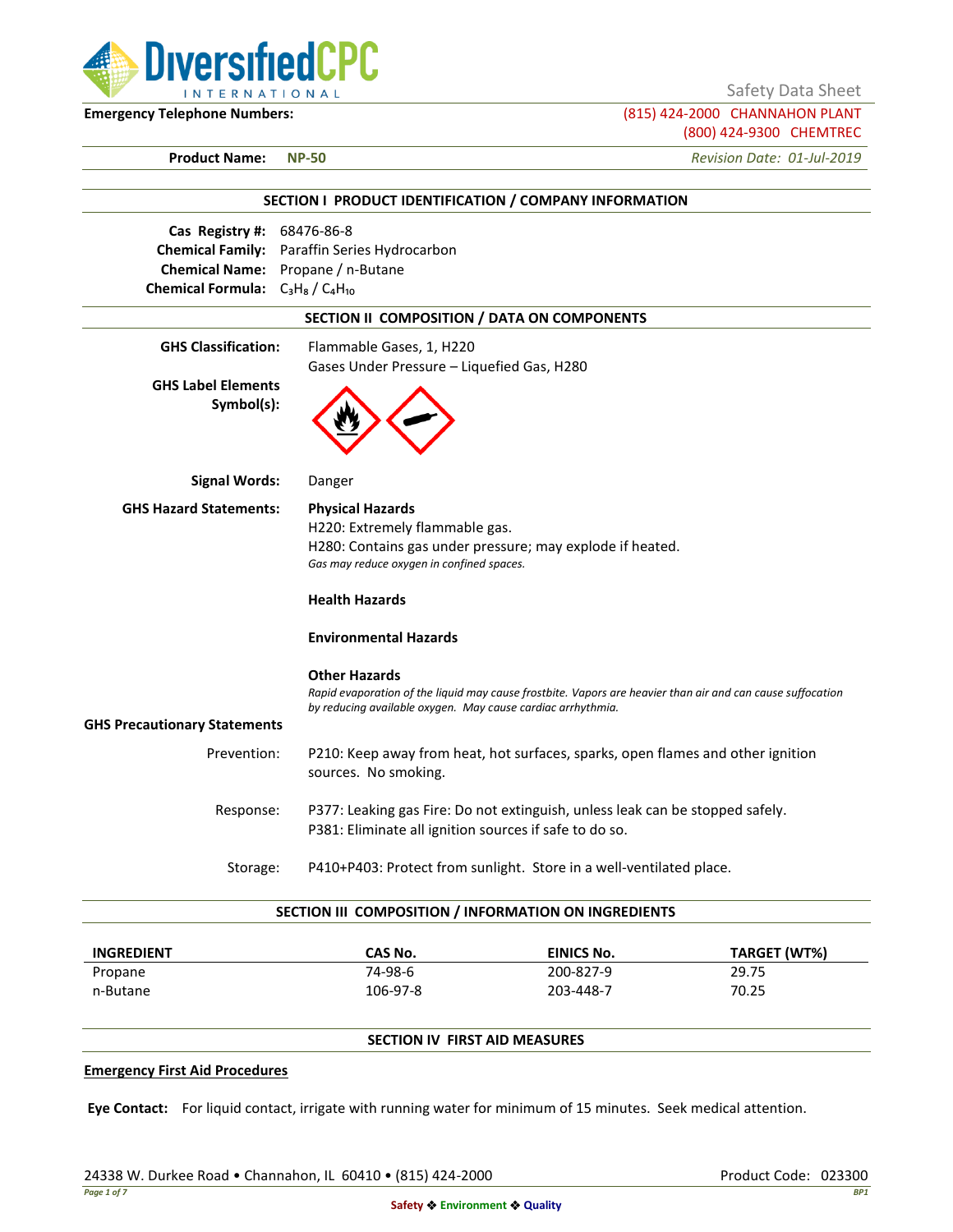

| Skin Contact: For liquid contact, warm areas gradually and get medical attention if there is evidence of frost bite or tissue |
|-------------------------------------------------------------------------------------------------------------------------------|
| damage. Flush area with lukewarm water. Do not rub affected area. If blistering occurs, apply a sterile                       |
| dressing. Seek medical attention.                                                                                             |
|                                                                                                                               |

**Inhalation:** Remove to fresh air. Artificial respiration and/or oxygen may be necessary. Consult a physician. **Ingestion:** This material is a gas under normal atmospheric conditions and ingestion is unlikely.

Most important symptoms and effects

**Acute:** Anesthetic effects at high concentrations.

**Delayed:** None known or anticipated. See Section 11 for information on effects from chronic exposure, if any.

**Notes to Physician:** Epinephrine and other sympathomimetic drugs may initiate cardiac arrhythmias in persons exposed to high concentrations of hydrocarbon solvents (e.g., in enclosed spaces or with deliberate abuse). The use of other drugs with less arrhythmogenic potential should be considered. If sympathomimetic drugs are administered, observe for the development of cardiac arrhythmias.

#### **SECTION V FIRE FIGHTING MEASURES**

### **Suitable Extinguishing Media:**

Water spray, Water mist, Foam, Dry chemical or Carbon Dioxide. Carbon dioxide can displace oxygen. Use caution when applying carbon dioxide in confined spaces.

### **Fire Fighting Procedures:**

For fires beyond the initial stage, emergency responders in the immediate hazard area should wear protective clothing. When the potential chemical hazard is unknown, in enclosed or confined spaces, a self contained breathing apparatus should be worn. In addition, wear other appropriate protective equipment as conditions warrant (see Section 8). Isolate immediate hazard area and keep unauthorized personnel out. Stop spill/release if it can be done safely. If this cannot be done, allow fire to burn. Move undamaged containers from immediate hazard area if it can be done safely. Stay away from ends of container. Water spray may be useful in minimizing or dispersing vapors and to protect personnel. Cool equipment exposed to fire with water, if it can be done safely.

### **Unusual Fire and Explosion Hazards:**

Extremely flammable. Contents under pressure. This material can be ignited by heat, sparks, flames, or other sources of ignition. The vapor is heavier than air. Vapors may travel considerable distances to a source of ignition where they can ignite, flash back, or explode. May create vapor/air explosion hazard indoors, in confined spaces, outdoors, or in sewers. If container is not properly cooled, it can rupture in the heat of a fire. Drains can be plugged and valves made inoperable by the formation of ice if rapid evaporation of large quantities of the liquefied gas occurs. Do not allow run-off from fire fighting to enter drains or water courses – may cause explosion hazard in drains and may reignite.

**Hazardous Combustion Products**: Combustion may yield smoke, carbon monoxide, and other products of incomplete combustion. Oxides of nitrogen and sulfur may also be formed.

*See Section 9 for Flammable Properties including Flash Point and Flammable (Explosive) Limits.*

### **NPCA - HMIS RATINGS**

| <b>HEALTH</b>              |  |
|----------------------------|--|
| <b>FLAMMABILITY</b>        |  |
| <b>REACTIVITY</b>          |  |
| <b>PERSONAL PROTECTION</b> |  |

**PERSONAL PROTECTION - (***Personal Protection Information To Be Supplied By The User)*

### **SECTION VI ACCIDENTAL RELEASE MEASURES**

**Steps To Be Taken If Material Is Released or Spilled**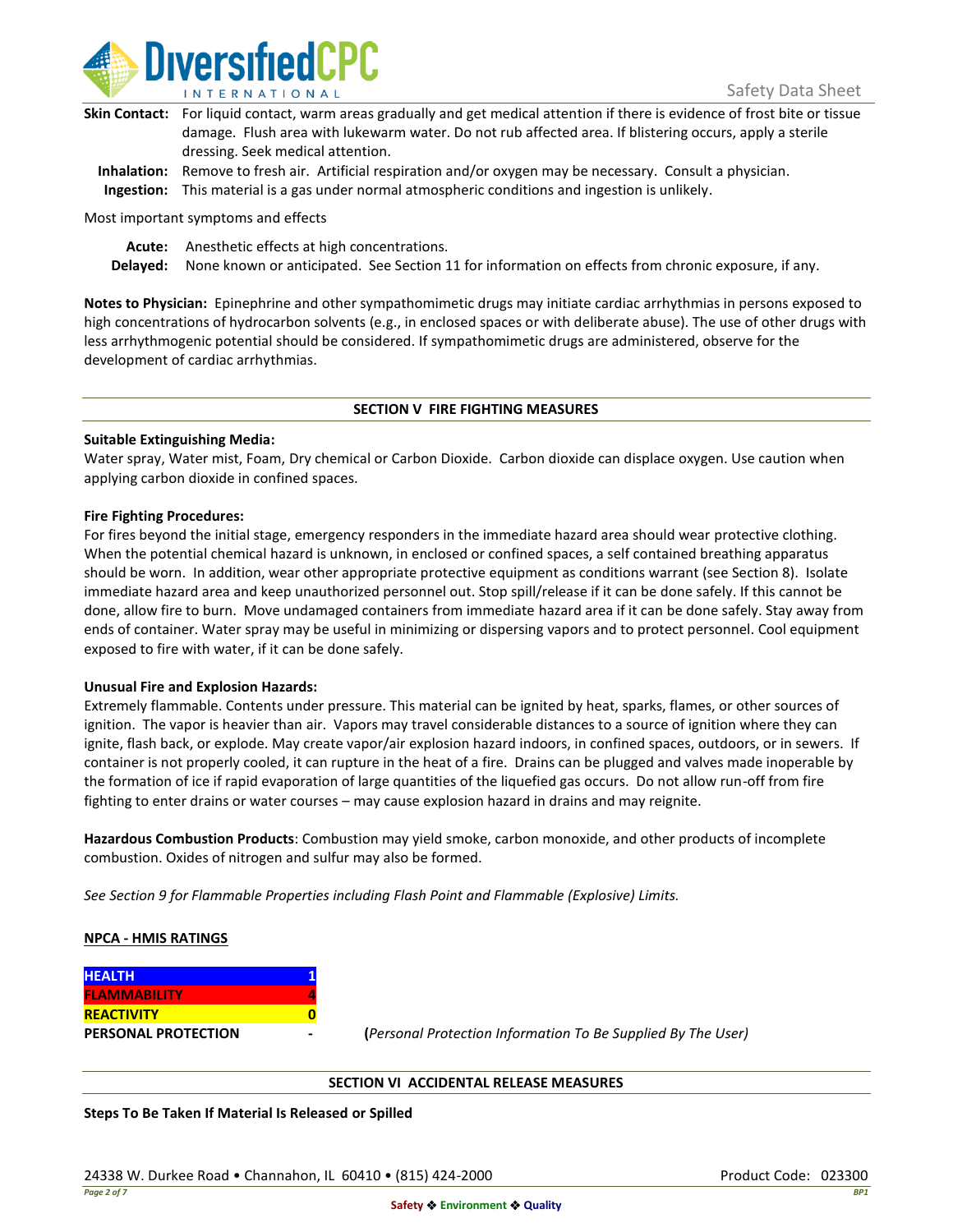

Avoid sources of ignition - ventilate area. Use water fog to evaporate or ventilate. Protect body against contact with liquid. If confined space - use self contained breathing apparatus. Consult local fire authorities.

**Personal Precautions:** Extremely flammable. Spillages of liquid product will create a fire hazard and may form an explosive atmosphere. Keep all sources of ignition and hot metal surfaces away from spill/release if safe to do so. The use of explosion-proof electrical equipment is recommended. Beware of accumulation of gas in low areas or contained areas, where explosive concentrations may occur. Prevent from entering drains or any place where accumulation may occur. Ventilate area and allow to evaporate. Stay upwind and away from spill/release. Avoid direct contact with material. For large spillages, notify persons downwind of the spill/release, isolate immediate hazard area and keep unauthorized personnel out. Wear appropriate protective equipment, including respiratory protection, as conditions warrant (see Section 8). See Sections 2 and 7 for additional information on hazards and precautionary measures.

**Environmental Precautions:** Stop spill/release if it can be done safely. Water spray may be useful in minimizing or dispersing vapors. If spill occurs on water notify appropriate authorities and advise shipping of any hazard.

**Methods for Containment and Clean-Up**: Notify relevant authorities in accordance with all applicable regulations.

Recommended measures are based on the most likely spillage scenarios for this material; however local conditions and regulations may influence or limit the choice of appropriate actions to be taken.

## **SECTION VII HANDLING AND STORAGE**

**Precautions for safe handling:** Comply with state and local regulations covering liquefied petroleum gases. Comply with NFPA Pamphlet #58. Keep away from heat or sources of ignition. Prohibit smoking in areas of storage or use. Take precautionary measures against static discharge. Use good personal hygiene practices and wear appropriate personal protective equipment (see section 8).

Contents are under pressure. Gases can accumulate in confined spaces and limit oxygen available for breathing. Use only with adequate ventilation. The use of explosion-proof electrical equipment is recommended and may be required (see appropriate fire codes). Refer to NFPA-70 and/or API RP 2003 for specific bonding/grounding requirements. Electrostatic charge may accumulate and create a hazardous condition when handling or processing this material. To avoid fire or explosion, dissipate static electricity during transfer by grounding and bonding containers and equipment before transferring material.

Do not enter confined spaces such as tanks or pits without following proper entry procedures such as ASTM D-4276 and 29CFR 1910.146.

**WARNING**: Unless otherwise specifically indicated, no odorant is added to this product. You cannot depend upon your sense of smell for leak detection! Ensure appropriate gas detection is available and working for the detection of leaks.

**Conditions for safe storage:** Keep container(s) tightly closed and properly labeled. Use and store this material in cool, dry, well ventilated areas away from heat, direct sunlight, hot metal surfaces, and all sources of ignition. Store only in approved containers. Post area "No Smoking or Open Flame." Keep away from any incompatible material (see Section 10). Protect container(s) against physical damage. Outdoor or detached storage is preferred. Indoor storage should meet OSHA standards and appropriate fire codes.

"Empty" containers retain residue and may be dangerous. Do not pressurize, cut, weld, braze, solder, drill, grind, or expose such containers to heat, flame, sparks, or other sources of ignition. They may explode and cause injury or death. Avoid exposing any part of a compressed-gas cylinder to temperatures above 125F (51.6C).

Gas cylinders should be stored outdoors or in well ventilated storerooms at no lower than ground level and should be quickly removable in an emergency.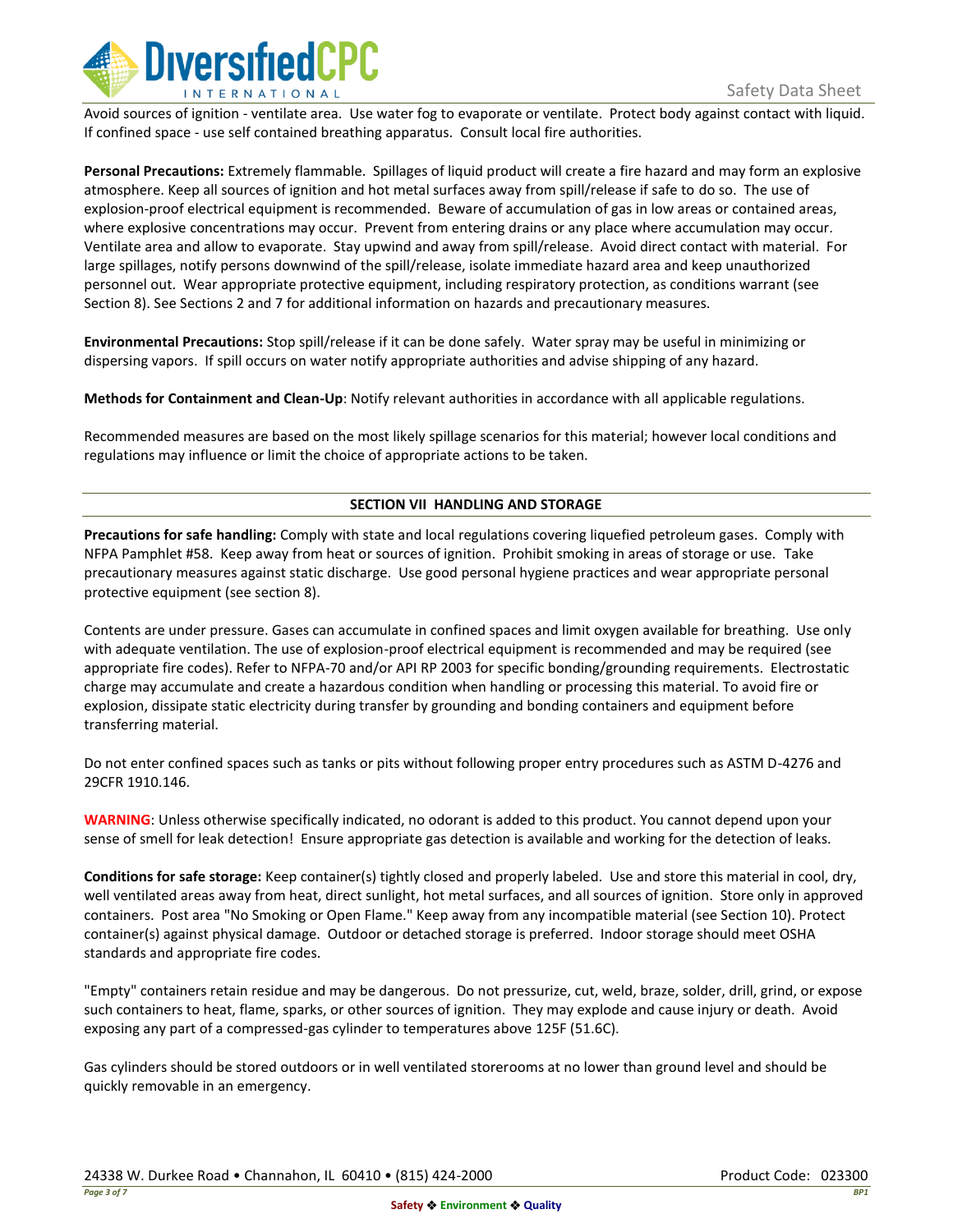

### **SECTION VIII EXPOSURE CONTROLS / PERSONAL PROTECTION**

### **Exposure Limits**

| Component                                           |                                                                                                                                                                                                                                                                                                                                                                                                                                                                                                                                            | <b>ACIGH</b><br>TLV (TWA) | <b>ACIGH</b><br><b>TLV (STEL)</b> | <b>OSHA PEL</b><br>(TWA) | <b>OTHER PEL</b> |
|-----------------------------------------------------|--------------------------------------------------------------------------------------------------------------------------------------------------------------------------------------------------------------------------------------------------------------------------------------------------------------------------------------------------------------------------------------------------------------------------------------------------------------------------------------------------------------------------------------------|---------------------------|-----------------------------------|--------------------------|------------------|
| Propane                                             |                                                                                                                                                                                                                                                                                                                                                                                                                                                                                                                                            | Simple                    | Simple                            | 1000 ppm                 |                  |
|                                                     |                                                                                                                                                                                                                                                                                                                                                                                                                                                                                                                                            | Asphyxiant                | Asphyxiant                        |                          |                  |
| n-Butane                                            |                                                                                                                                                                                                                                                                                                                                                                                                                                                                                                                                            |                           | 1000 ppm                          |                          |                  |
| <b>Engineering Controls:</b>                        | If current ventilation practices are not adequate to maintain airborne concentrations below<br>the established exposure limits, additional engineering controls may be required.                                                                                                                                                                                                                                                                                                                                                           |                           |                                   |                          |                  |
| <b>Personal Protection:</b><br>Eye/Face Protection: | The use of eye protection (such as splash goggles) that meets or exceeds ANSI Z.87.1 is<br>recommended when there is potential liquid contact to the eye. Depending on conditions<br>of use, a face shield may be necessary.                                                                                                                                                                                                                                                                                                               |                           |                                   |                          |                  |
| Skin Protection:                                    | Impervious, insulated gloves recommended.                                                                                                                                                                                                                                                                                                                                                                                                                                                                                                  |                           |                                   |                          |                  |
| <b>Respiratory Protection:</b>                      | A NIOSH approved, self-contained breathing apparatus (SCBA) or equivalent operated in a<br>pressure demand or other positive pressure mode should be used in situations of oxygen<br>deficiency (oxygen content less than 19.5 percent), unknown exposure concentrations, or<br>situations that are immediately dangerous to life or health (IDLH).<br>A respiratory protection program that meets or is equivalent to OSHA 29 CFR 1910.134 and<br>ANSI Z88.2 should be followed whenever workplace conditions warrant a respirator's use. |                           |                                   |                          |                  |

Suggestions provided in this section for exposure control and specific types of protective equipment are based on readily available information. Users should consult with the specific manufacturer to confirm the performance of their protective equipment. Specific situations may require consultation with industrial hygiene, safety, or engineering professionals.

### **SECTION IX PHYSICAL AND CHEMICAL PROPERTIES**

| <b>Odor Threshold: No Data</b>                | <b>pH:</b> Not Applicable | <b>Appearance &amp; Odor:</b> Clear, colorless liquefied gas with sweet petroleum odor. |                                                   |
|-----------------------------------------------|---------------------------|-----------------------------------------------------------------------------------------|---------------------------------------------------|
| <b>Melting / Freezing Point:</b> No Data      |                           | Initial Boiling Point / Range: $-10.7$ TO $+31.1$ °F                                    |                                                   |
| Flash Point (Method): -156 °F (Estimated)     |                           |                                                                                         | <b>Evaporation Rate:</b> $>1$ (Ethyl Ether = 1.0) |
| Lower Explosion Limit: 1.9% (vol.) Gas in air |                           | Upper Explosion Limit: 9.5% (vol.) Gas in air                                           |                                                   |
| Vapor Pressure @ 70 °F: 50 PSIG               |                           | <b>Vapor Density (air = 1.00):</b> 1.833                                                |                                                   |
| <b>Specific Gravity (H2O = 1.00):</b> $0.559$ |                           | Solubility in Water @ 70 °F: 0.008%                                                     |                                                   |
| Percent Volatile by Volume: 100%              |                           | Auto-ignition temperature: No Data                                                      |                                                   |
| <b>Decomposition Data:</b> No Data            |                           | Viscosity: No Data                                                                      |                                                   |

#### **SECTION X STABILITY AND REACTIVITY**

| <b>Stability:</b> Stable                     |
|----------------------------------------------|
| Hazardous Polymerization: Can not occur      |
| None.                                        |
| Carbon monoxide, volatile hydrocarbon vapors |
| High heat, spark, and open flames            |
|                                              |

# **SECTION XI TOXICOLOGICAL INFORMATION**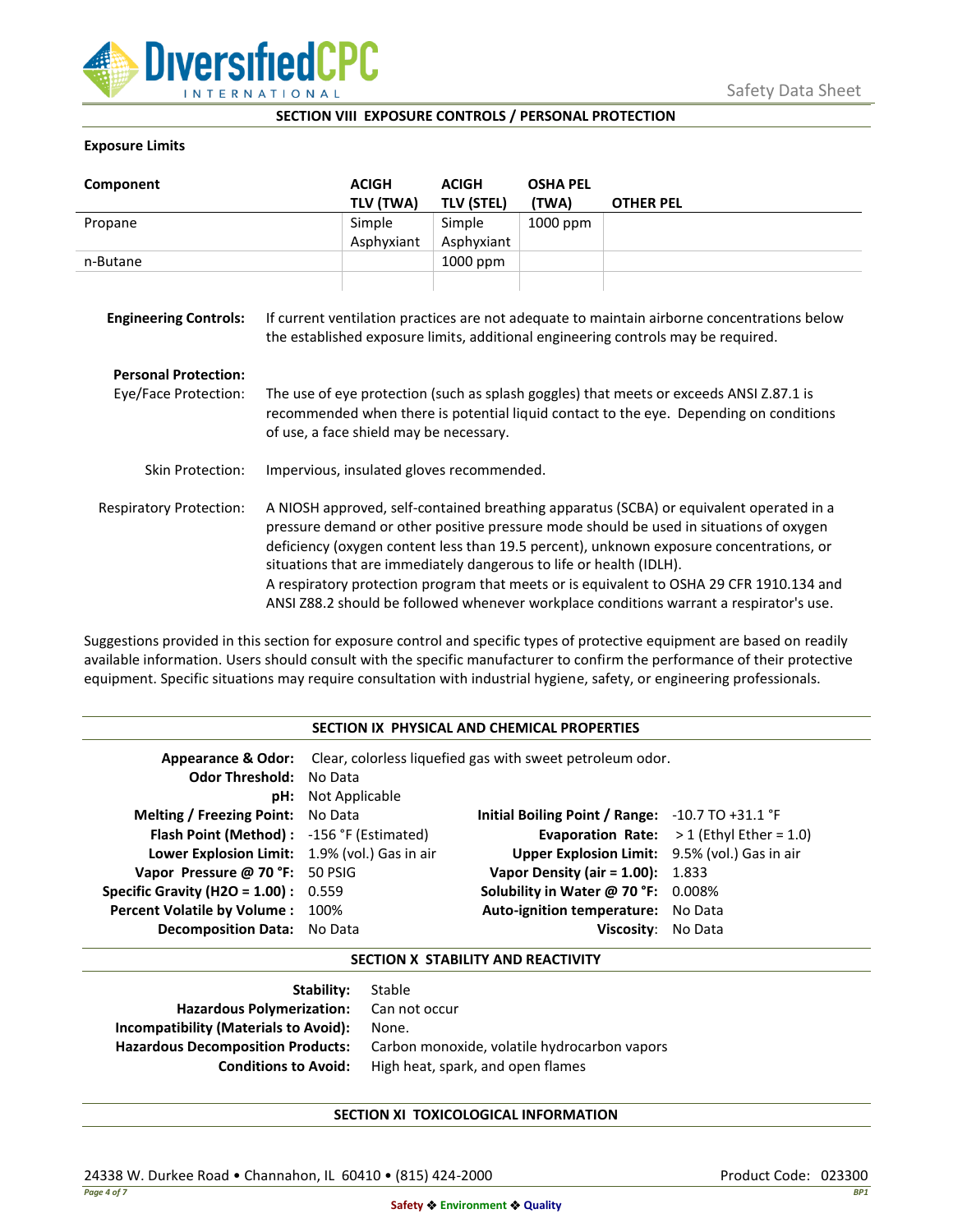

### **Effects Of Over Exposure**

**Ingestion:** Aspiration hazard!

- **Inhalation:** Inhalation of vapor may produce anesthetic effects and feeling of euphoria. Prolonged overexposure can cause rapid breathing, headache, dizziness, narcosis, unconsciousness, and death from asphyxiation, depending on concentration and time of exposure.
- **Skin Contact:** Contact with evaporating liquid can cause frostbite.

**Eye Contact:** Liquid can cause severe irritation, redness, tearing, blurred vision, and possible freeze burns.

**Specific Target Organ Toxicity (Single Exposure):** Not expected to cause organ effects from single exposure. **Specific Target Organ Toxicity (Repeated Exposure):** Not expected to cause organ effects from repeated exposure. **Carcinogenicity:** Not expected to cause cancer. This substance is not listed as a carcinogen by IARC, NTP or OSHA. **Germ Cell Mutagenicity:** Not expected to cause heritable genetic effects.

**Reproductive Toxicity:** Not expected to cause reproductive toxicity.

**Other Comments:** High concentrations may reduce the amount of oxygen available for breathing, especially in confined spaces. Hypoxia (inadequate oxygen) during pregnancy may have adverse effects on the developing fetus.

# **Information on Toxicological Effects of Components**

## **Propane**

*Target Organs:* No systemic or neurotoxic effects were noted in rats exposed to concentrations of propane as high as 12,000 ppm for 28 days.

*Reproductive Toxicity:* No adverse reproductive or developmental effects were observed in rats exposed to propane; no observed adverse effect level = 12,000 ppm.

## **n-Butane**

*Target Organs:* No systemic or neurotoxic effects were noted in rats exposed to concentrations of butane as high as 9,000 ppm for 28 days.

*Reproductive Toxicity:* No adverse reproductive or developmental effects were observed in rats exposed to butane; no observed adverse effect level = 12,000 ppm.

# **Isobutane**

*Target Organs:* No systemic or neurotoxic effects were noted in rats exposed to concentrations of isobutane as high as 9,000 ppm for 28 days.

*Reproductive Toxicity:* No adverse developmental effects were observed in rats exposed to concentrations of isobutane as high as 9000 ppm. Fertility and mating indices may have been affected at 9000 ppm but no effects were observed at 3000 ppm.

# **SECTION XII ECOLOGICAL INFORMATION**

**Toxicity:** Petroleum gases will readily evaporate from the surface and would not be expected to have significant adverse effects in the aquatic environment. Classification: No classified hazards.

**Persistence and Degradability:** The hydrocarbons in this material are expected to be inherently biodegradable. In practice, hydrocarbon gases are not likely to remain in solution long enough for biodegradation to be a significant loss process.

**Bioaccumulative Potential:** Not expected as having the potential to bioaccumulate.

**Mobility in Soil:** Due to the extreme volatility of petroleum gases, air is the only environmental compartment in which they will be found. In air, these hydrocarbons undergo photodegradation by reaction with hydroxyl radicals with half-lives ranging from 3.2 days for n-butane to 7 days for propane.

**Other Adverse Effects:** None anticipated.

### **SECTION XIII DISPOSAL INFORMATION**

### **Waste Disposal**

(1) Mechanical Recovery

24338 W. Durkee Road • Channahon, IL 60410 • (815) 424-2000 Product Code: 023300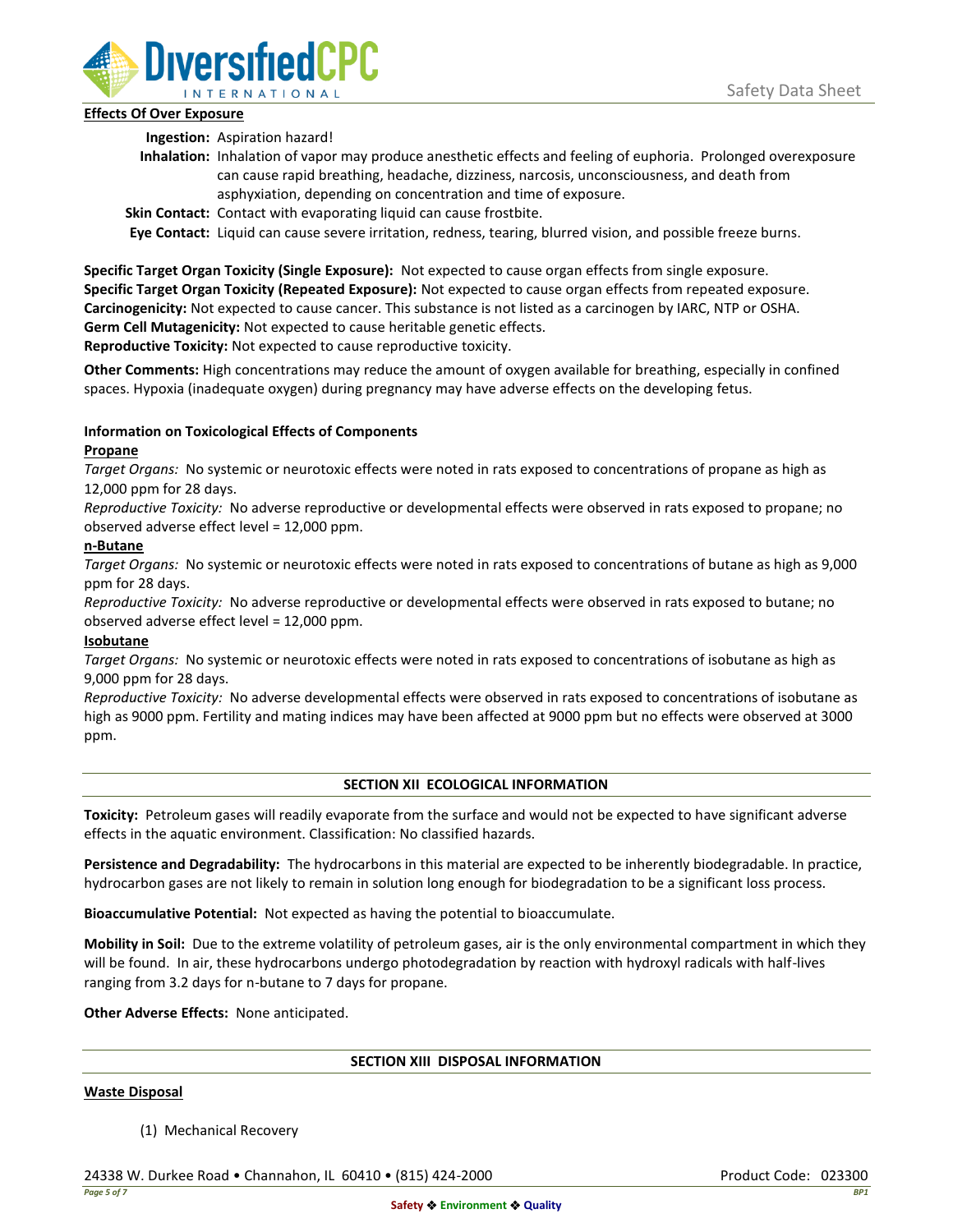

(2) Flare-Off At Safe Location (Vapors)

(3) Exhaust to Atmosphere in Safe Location (No Open Flames)

*\*\* Comply With All State and Local Regulations \*\**

### **SECTION XIV TRANSPORT INFORMATION**

#### **Transport Information**

UN1075, Petroleum Gases, Liquefied , 2.1

## **SECTION XV REGULATIONS**

### **Regulatory Information**

### **Chemical Inventories**

**USA TSCA:** All components of this product are listed on the TSCA Inventory. **Europe Einecs:** All components in this product are listed on EINECS **Canada Domestic Substances List (DSL):** This product and/or all of its components are listed on the Canadian DSL. **Australia AICS:** All components of this product are listed on AICS. **Korea ECL:** All components in this product are listed on the Korean Existing Chemicals Inventory (KECI). **Japan Miti (ENCS):** All components of this product are listed on MITI.

#### **SARA Title III:**

### **CERCLA/SARA (Section 302) Extremely Hazardous Substances and TPQs (in pounds):**

This material does not contain any chemicals subject to the reporting requirements of SARA 302 and 40 CFR 372.

### **SARA (311, 312) Hazard Class:**

| Acute Health:    | Yes |
|------------------|-----|
| Chronic Health:  | No  |
| Fire Hazard:     | Yes |
| Pressure Hazard: | Yes |

**SARA (313) Chemicals:** Not listed

**California Proposition 65:** This material does not contain any chemicals which are known to the State of California to cause cancer, birth defects or other reproductive harm at concentrations that trigger the warning requirements of California Proposition 65.

#### **EC Classification:**



F+ Extremely flammable

**Risk phrases:** 12 Extremely flammable.

# **Safety phrases:**

9 Keep container in a well-ventilated place.

16 Keep away from sources of ignition -No smoking.

33 Take precautionary measures against static discharges.

### **SECTION XVI OTHER INFORMATION**